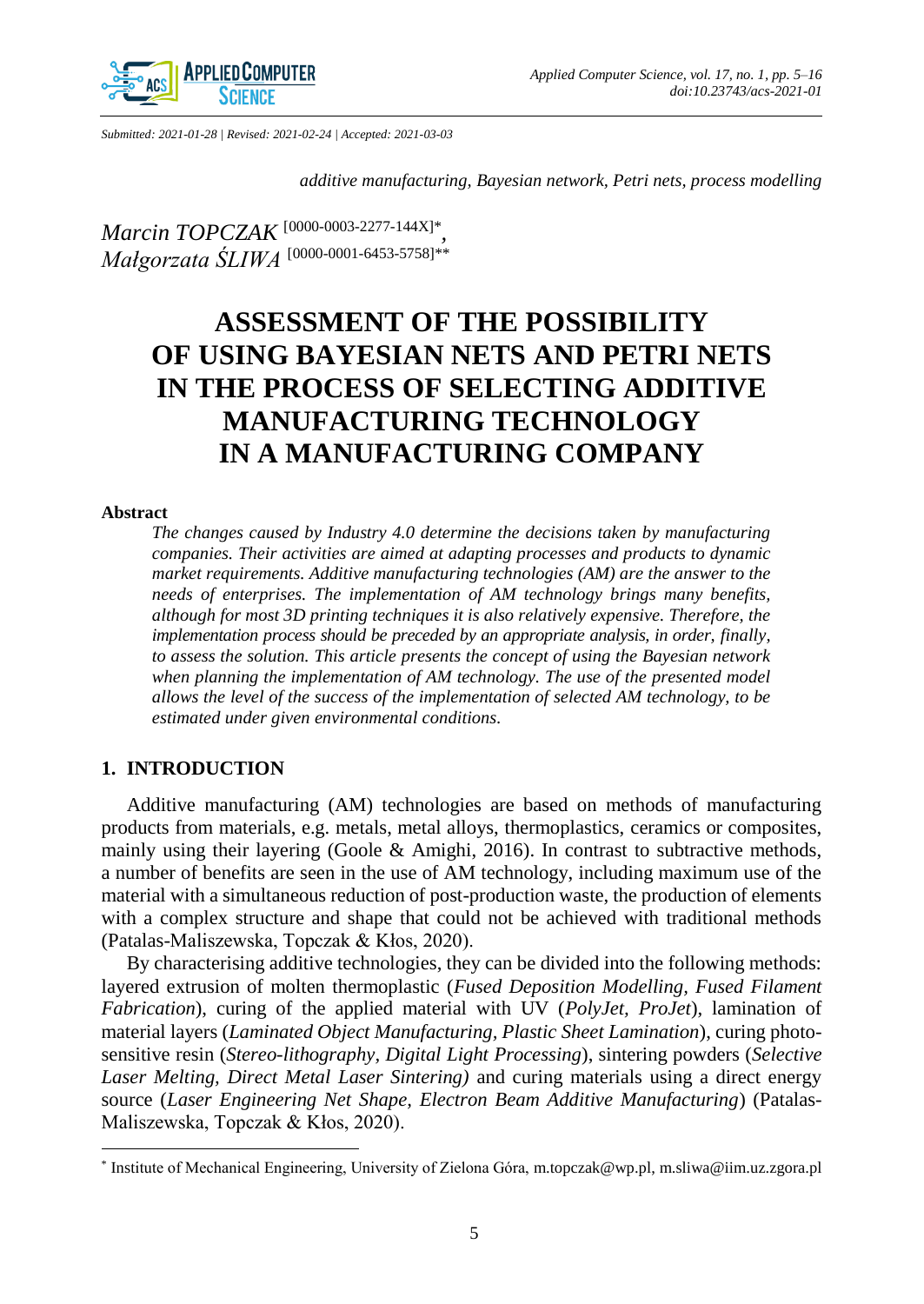Additive technologies are used in modelling (Nagarajan, Hu, Song, Zhai & Wei, 2019), prototyping (Ahmed, 2019) and the repair and regeneration processes of machines and devices (Penaranda, Moralejo, Lamikiz & Figueras, 2017). According to the research conducted at the end of 2019, in western Poland, among 250 production companies, constituting 1% of production companies from the metal and automotive industries, it appears that approximately 44% of respondents declare the use of AM technology, of which approximately 46% are metal industry companies and approximately 42% are automotive industry companies. It was found that approximately 16% of metal industry companies are interested in implementing AM technology, while in the case of the automotive industry, about 36% of companies are interested in implementing AM technology (Patalas-Maliszewska, Topczak & Kłos, 2020).

It should be borne in mind that in order to achieve strategic goals, manufacturing companies are forced to make decisions in the area of their activity (Patalas-Maliszewska, 2012). The process of implementing AM technology in a production company is an investment that requires appropriate planning and forecasting. The analysis conducted on decision support models allows information and the appropriate planning of the project to be used effectively. In the literature (Biedermann & Taroni, 2006; Patalas-Maliszewska & Krebs, 2015; Constantinou, Fenton & Neil, 2016; Dahire, Tahir, Jiao & Liu, 2018; Fierro, Cano & García, 2020), one can find studies in which tools are presented that allow knowledge to be visualised in a qualitative and quantitative manner, using, *inter alia*, algorithms based on probability calculus. The emerging solutions and changes caused by the **Fourth Industrial Revolution**, *known as Industry 4.0*, force manufacturing companies to analyse and evaluate potential implementations in the area of new manufacturing technologies. This article briefly describes AM additive manufacturing technology. Based on an analysis of the literature, the research gap in the area of the use of Bayes and Petri nets in the process of technology selection in manufacturing companies was identified and a comparative analysis of the network was carried out, taking into account the possibility of their implementation into the decision-making process in the field of the implementation of AM technology. The authors have presented the Bayes network model for the metal and automotive industries. On this basis, it is possible to determine the level of interest in AM technology and thus – to assess the possibility of its implementation in the enterprise.

# **2. CHARACTERISTICS OF PETRI NETS AND THE BAYESIAN NETWORK**

## **2.1. Petri nets**

Petri nets can be defined as a formalised model of processes enabling them to be accurately verified through analysis of basic network constructors (places, transitions, arcs and tokens). Petri network topology is a coherent, bipartite directed, graph with static features and dynamic, where places, transitions and arcs are used to model the static structure of processes and tokens, thus allowing their dynamics to be modelled (Kabir & Papadopoulos, 2019; Gao, Xu, Zhao, You & Guan, 2020; Giebas & Wojszczyk, 2018).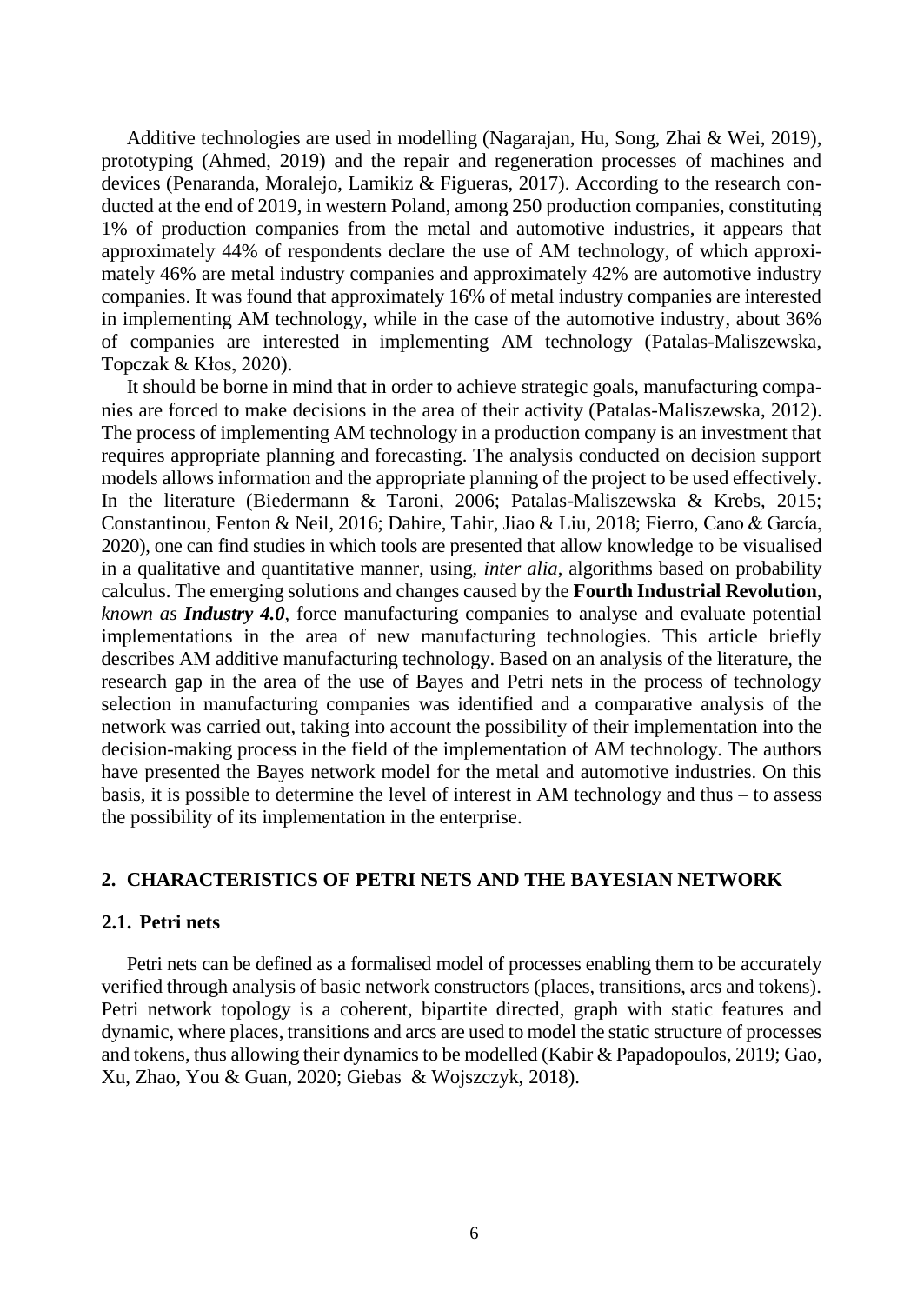

**Fig. 1. Constructors of Petri nets**

The structure of a classical Petri net is defined by an ordered four  $N = (P, T, I, O)$ , where:  $P=\{p1, p2, p3, \ldots, pn\}$  is a finite set of places;  $T=\{1, t2, t3, \ldots, tm\}$  is a finite set of transitions (transitions); I:  $P \times T \rightarrow N$  is a function of the inputs, N is the number of edges between pit, O:  $T \times P \rightarrow N$  is a function of outputs, N is the number of edges between t and p. Petri net state, also called tagging, is a function representing a set of places into a set of natural numbers representing the number of tokens in a given place (Kabir & Papadopoulos, 2019; Gao, Xu, Zhao, You & Guan, 2020).

#### **2.2. Bayesian network**

The Bayesian Network (BN) algorithm is used in quantitative and/or qualitative modelling and forecasting. The functionality of the Bayes network enables the use of expert data where historical data is insufficient; this allows the collection and classification of knowledge through inference based on premises. The Bayesian network is based on two structures: directed and acyclic graph (1) and the probability table (2). The nodes included in the graph can be modified using logical functions, thus creating a network structure including a set of rules and facts (Wieleba, 2011; Aguilera, Fernandez, Fernandez, Rumi & Salmeron, 2011; Ramírez-Noriega, Juárez-Ramírez & Martínez-Ramírez, 2017; Karayuz & Bidyuk, 2015).



Fig. 2. Bayesian network structures over the set  $U = \{A1, B1, B2, C1, C2, C3\}$ , convergent connections

According to Bayes' theorem, if A and B are two random events and it is known that B has occurred, then the "a posteriori probability" of the occurrence of A, given that B has occurred, can be defined as:

$$
P(A/B) = P(B/A)P(A)/P(B)
$$
\n(1)

where  $P(A)$  and  $P(B)$  are the "a priori probability" of events A and B (Kabir & Papadopoulos, 2019).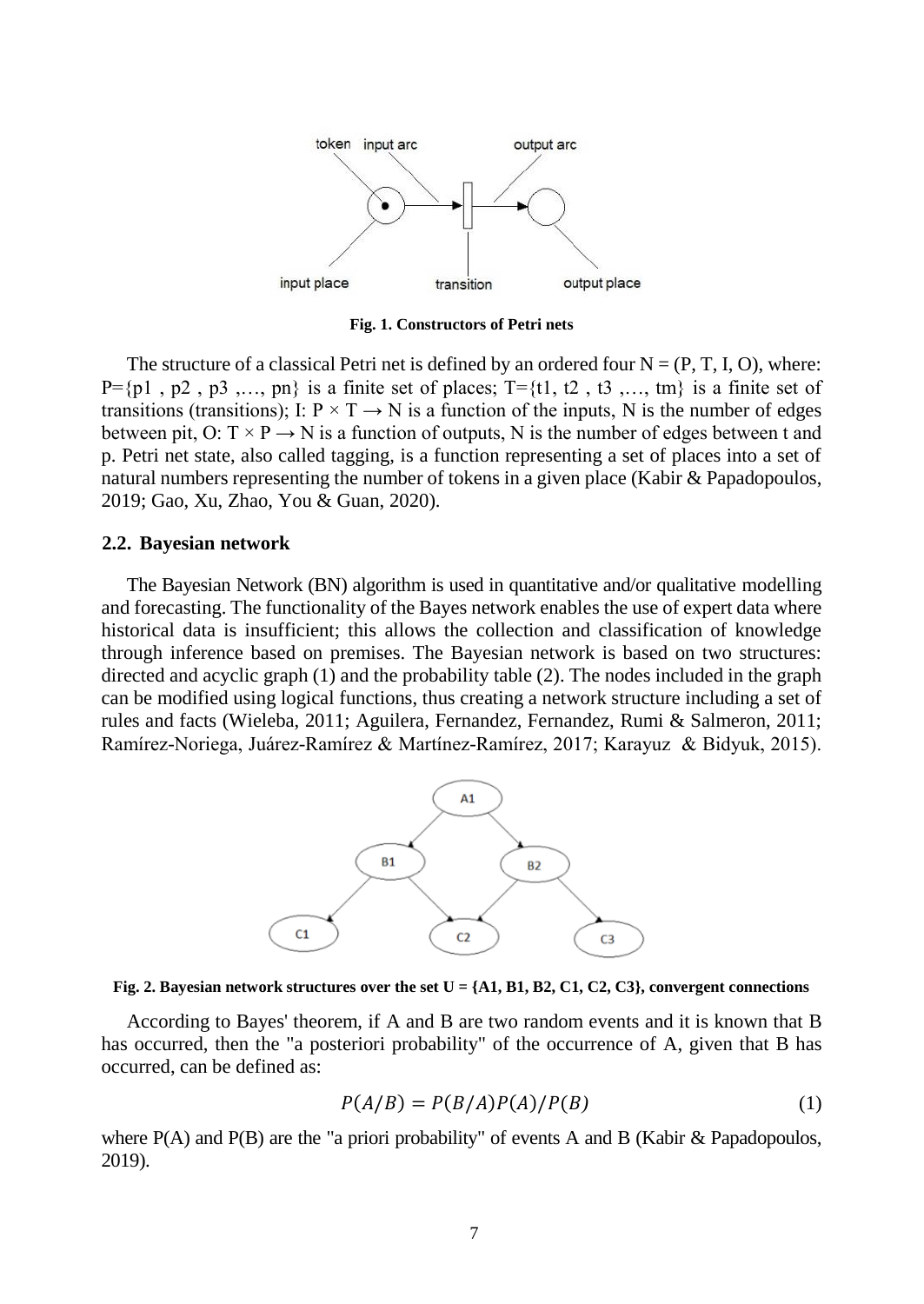#### **2.3. Implications**

Based on an analysis of the literature, a number of cases of the use of Petri nets and Bayes nets in modelling and evaluation of processes have been observed.

Examples of the application of the Bayes network have been described in the literature by Gran & Helminen (2001) – the authors used the BN model to assess the reliability of nuclear power plants. Models based on Bayesian networks have also been used to analyse the reliability of power systems and military machines (Yongli, Limin, Liguo & Yan, 2008; Daemi, Ebrahimi & Fotuhi-Firuzabad, 2012) as well as in modelling the mechanics of fracture (Nasiri, Khosravani & Weinberg, 2017). In the literature, there are also reports on the implementation of the Bayes network functionality in other areas, such as forensics (Biedermann & Taroni, 2006). Bayes' networks are used in risk assessment applications due to their flexible structure and the ability to include, *inter alia*, failure modes and states, components and systems, the uncertainty of system behaviour and data failure, during analysis. An additional advantage of BN is the ability to perform diagnostic analyses (Kabir & Papadopoulos, 2019). Bayes networks are used in the processes of estimating the optimal security threshold for complex industrial processes, where a dynamic risk assessment methodology, based on many process variables in real time, is proposed (Rebello, Yu & Ma, 2019). There have been attempts to prove the validity of the use of the probabilistic expert system as an industrial support tool, in preventing defects in the process and contributing to the increase in productivity (Rosário, Kipper, Frozza & Mariani, 2015). The work of Rosário, Kipper, Frozza & Mariani (2015) presents technical mapping and tacit knowledge acquisition in industry, with the participation of the Bayes network, modelling tacit knowledge in order to express it and present it in the form of rules to be used in production processes. In the work of Patalas-Maliszewska, Feldshtein, Devojno, Śliwa, Kardapolava & Lutsko (2020), the effectiveness of the data mining technique based on the Bayes algorithm was demonstrated for the analysis of trends in additive production processes and the practical application of knowledge, obtained using the Bayes algorithm. In the work of Shin, Kim  $\&$  Lee (2015), an analysis of a production system with three volumes, *viz.*, *planned production volume, quantity of delivered product* and *stock volume* was performed, where it proved necessary to consider situations in which these three values would probably change due to various factors. For this purpose, a dynamic Bayesian network (DBN) was used, which is an extension of its basic form *and is also known as the belief network* for stochastic processes.

The Petri net, as a formalised graphical and mathematical tool enables modelling and analysis of the dynamic behaviour of systems, finding application in the case of visual representation of knowledge and inferential phenomena in expert systems (Yanrong, Hu, Yang, 2004; Louazani, & Sekhri, 2020). The possibility of using the network for the analysis and modelling of discrete events (Cassandras & Lafortune, 2008) is seen as a desirable phenomenon in the logical understanding of behaviour in the expert system (Liu, You, Li & Tian, 2017; Liu, Lin, Mao & Zhang, 2018). Their functionality is implemented, inter alia, in systems used to ensure safety, reliability and risk assessment. (Kabir & Papadopoulos, 2019). In the work of Lacheheub, Hameurlain & Maamri (2020), Petri nets have also found application in the analysis of business processes. The use of the functionality of the Petri nets assumed that consistency would be assured in the perspective of resources, by using the network to verify the correct execution of the business process with the resources initially allocated, based on some properties and choosing the path of similar low-consumption services. In the work of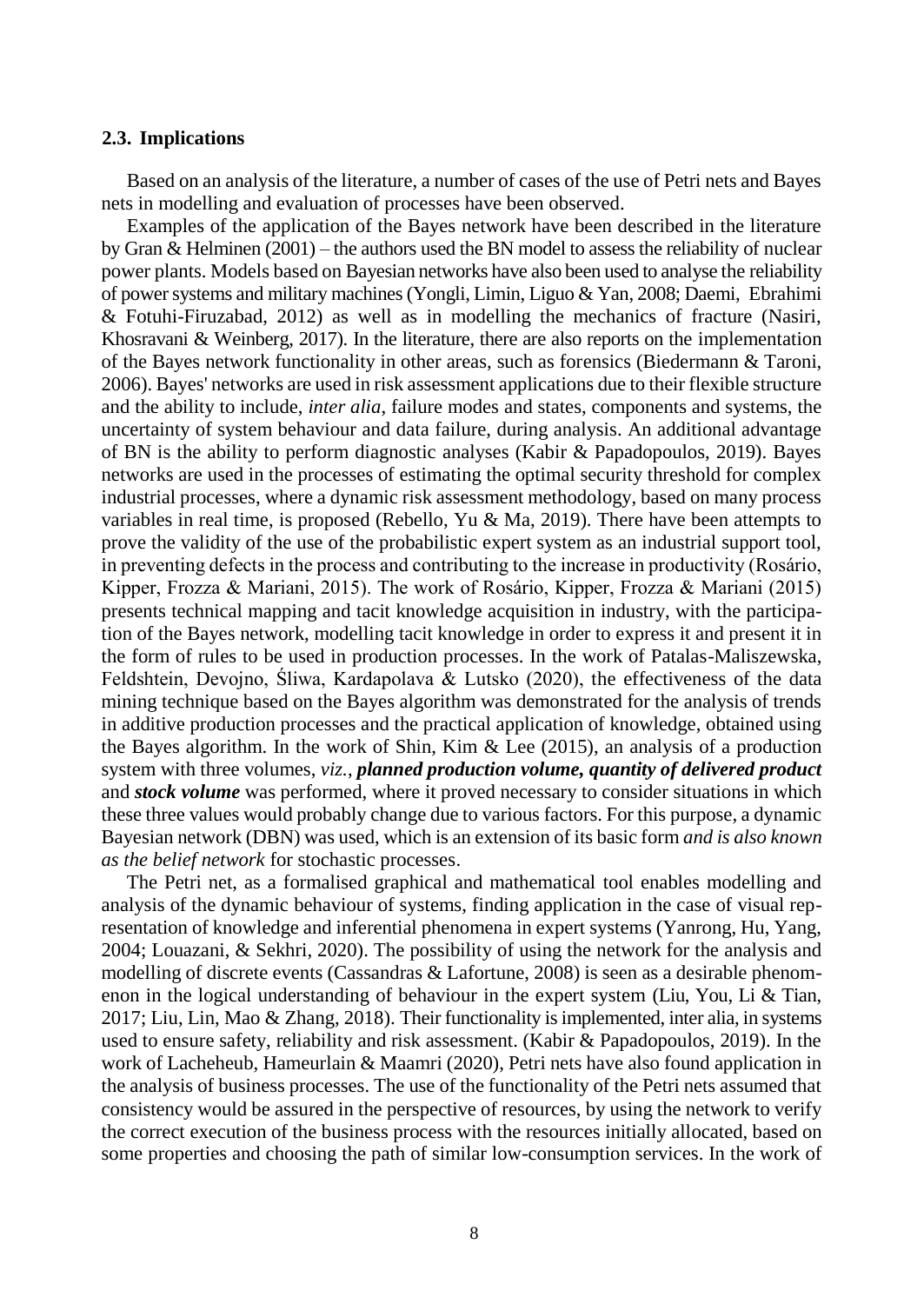Mansour, Wahab & Soliman (2013), Petri nets were used as a modelling tool for the construction of models for the diagnosis of faults in an element or section of a power plant, aimed at accurate fault diagnosis. The implementation of this type of solution aims to provide support and assistance in making decisions in critical situations and reducing the delay of recovery post-disaster. The development of the manufacturing sector has evolved supply chains into highly complex, dynamic and concurrent systems. Petri nets are characterised by formality and have been successfully tested in hierarchical modelling, analysis and in the control of distributed systems, which is desirable in the case of supply chain design (Fierro, Cano & García, 2020) and is a challenge for manufacturing companies in the area of the requirements of **Industry 4.0**.

In the case of the network model analysed, supporting the decision-making process in the implementation of AM technology, the authors decided to present the concept of using the Bayesian network as a tool that takes into account uncertain conditions based on the probability algorithm.

# **3. THE CONCEPT OF USING THE BAYESIAN NETWORK IN THE PROCES OF PLANNING THE IMPLEMENTATION OF AM TECHNOLOGY**

At the end of 2019, research was carried out at 250 in metal and automotive industry production companies in western Poland, in order to recognise the needs and implementation status of additive manufacturing (AM). For this purpose, a dedicated questionnaire, consisting of closed and open questions was developed. 107 automotive industry companies and 125 metal industry companies were selected to build a tool supporting the process of selecting additive manufacturing technology. Two models of the Bayes network were designed in the study, for the metal and automotive industries, respectively. It was decided to use the research results containing answers regarding currently used AM technologies (1), the application of AM technology (2), used materials (3), interests in research on materials (4), factors determining the implementation of AM technology in the enterprise (5) and AM technologies that manufacturing companies are interested in (6). Based on selected questions present in the questionnaire, the nodes of the Bayesian network were designed. Where everyone had two alternatives suggesting the company's answer: YES – State 1 and NO – State 0, the results of the surveys regarding the question about the interest in the implementation of AM technology were aggregated and formed the basis for the result node in the Bayes network.

It is assumed that implementing the research results obtained *vis-à-vis* the designed Bayes networks and the network learning process carried out, will allow information to be obtained regarding the level of interest in implementing the selected AM technology in the manufacturing companies of a given industry.

The network modelling process included:

- 1. Designing a network for the metal and automotive industries, consisting of nodes corresponding to the following areas analysed:
	- AM technologies used by manufacturing enterprises (P9.1 nodes): FDM, EBM, laser technologies, processing technologies, welding, lamination and heat bonding technologies;
	- AM technology applications (P9.2 nodes): production, prototyping;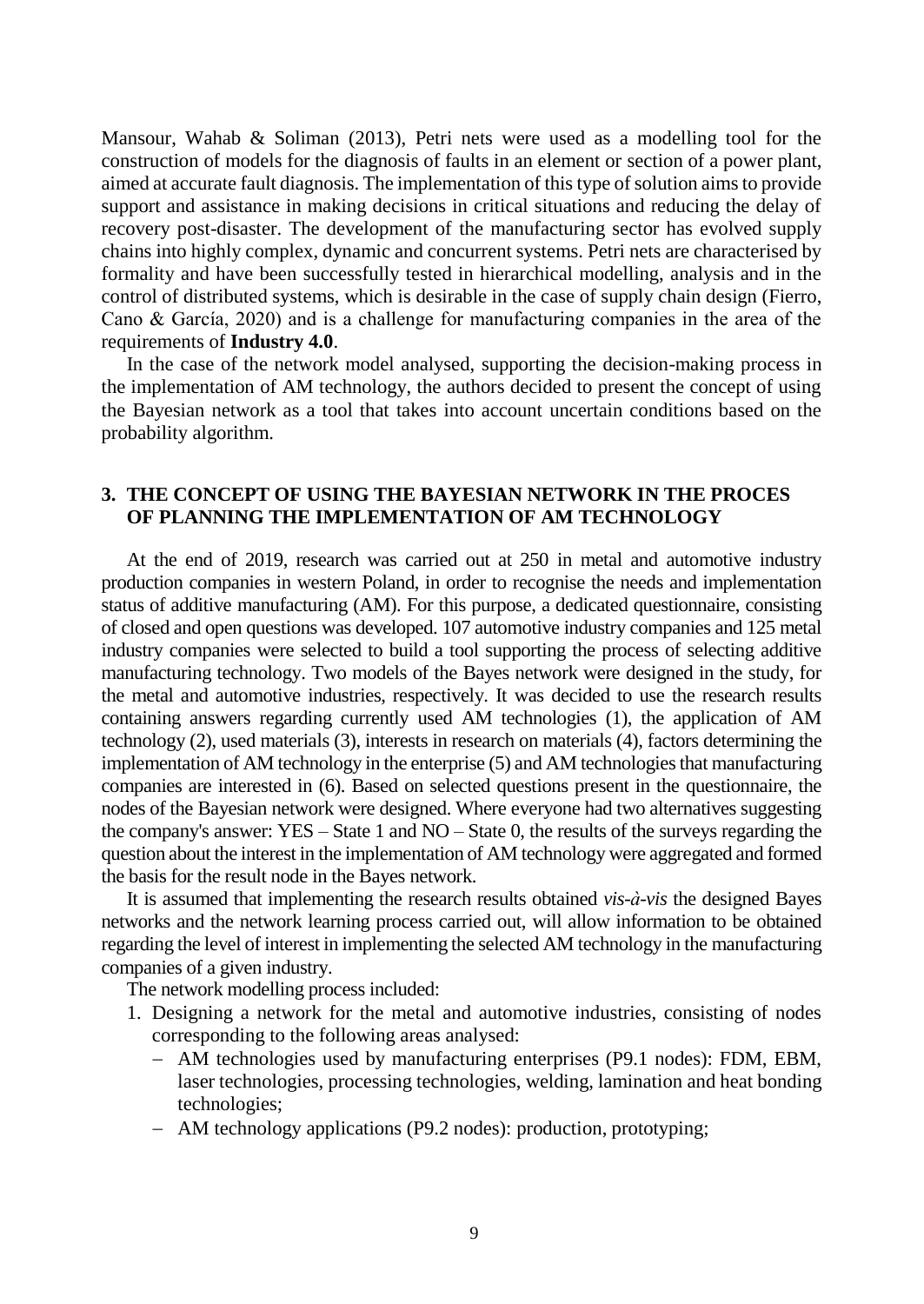- materials used in production processes (P9.3 nodes): metals, other alloys, composites, polymers;
- materials on which the company wants to conduct research (P6 nodes): metals, other alloys, composites, ceramics, polymers;
- $\overline{\phantom{a}}$  factors influencing the decision to implement AM technology (P10.2 nodes): Reduction of production costs (A), the effective use of material (B), freedom in product design (C), no assembly stage (D), personalisation of the product, according to specific, customer requirements (E), quick response to market needs (F), optimisation of product functions (G);
- AM technologies in which enterprises are interested (P10 node): metal industry DMLS, SLS, welding; automotive industry – FDM, LOM, DLP, PolyJet, DMLS, SLS, SLA, EBM.
- 2. Analyzing the results of the questionnaire research and then selecting and preparing data corresponding to individual nodes.
- 3. Network learning (*each separately*) on the basis of the data prepared. The result was a graphical representation of the probability, determined in the network nodes, i.e. its initial state together with the strength of the relationship between the nodes.

The next step was to carry out network operation experiments and tests. The procedure included declaring the occurrence of selected states for individual network nodes and observing the probability obtained in the result node.

The GeNIe Modeler version 2.1 programme was used to build the Bayes network. The network for the metal and automotive industries was similar in design. Its result is the node P10\_interest in AM. After science, for the metal industry network  $P(P10 = State1) = 31\%$ (Fig. 3) and for the automotive industry  $P(P10 = State1) = 41\%$ .



**Fig. 3. Bayesian network for the metal industry**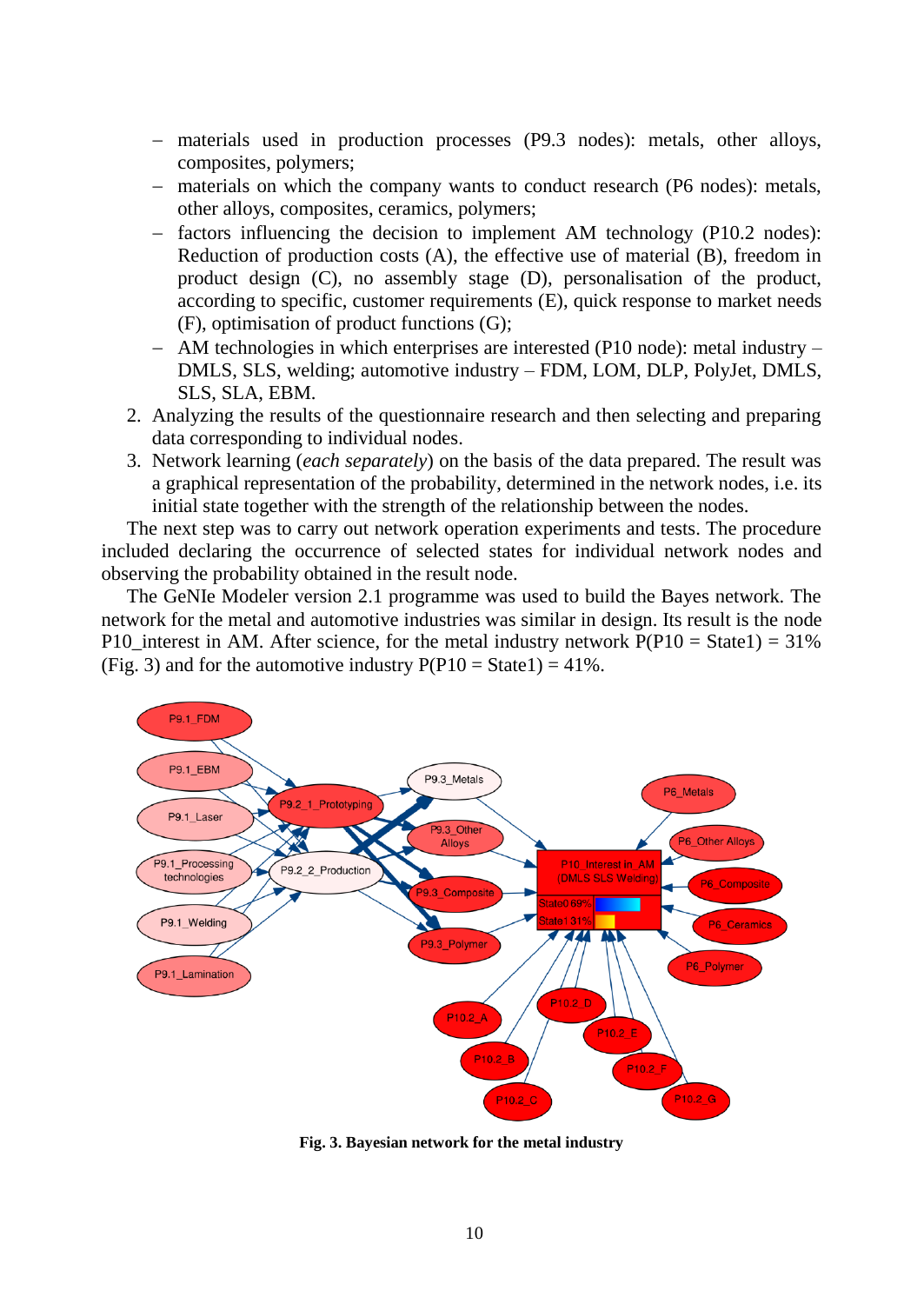The models in Fig. 3 show the effect of the sensitivity analysis, i.e. the strength of the relationship between nodes. The bigger it is, the thicker the association. The intensity of the red nodes indicates the strength of the interaction with respect to the result node.

In order to verify the impact of the network vertices, in relation to  $P10 =$  state1, a "tornado" analysis" was performed, based upon which, it is concluded that P10\_2 A, *i.e. the factor determining the implementation of AM, that is to say, cost reduction,* has the greatest impact on the increase in the probability of  $P(P10 = State 1)$ . Nodes are in second place:  $P10_2 F$ quick response to market needs and  $P10_2 G -$  optimisation of product functions. The P6\_Ceramics node has the lowest impact, which corresponds to the company's interests in the field of material research on ceramics.

An analogous analysis was performed for automotive industry networks. The vertices: P10.2<sub>\_</sub>A cost reduction and P10.2<sub>\_</sub>C freedom in product design have the greatest positive impact on the level increase for State 1 in the result node P10\_Zaintowanie\_AM. The smallest change in probability was observed in the case of a set of nodes from analysis of interest in AM technologies, materials used and materials researched.

## **3.1. Research experiments**

For the learned network, experiments were carried out based on the observation of its work under various conditions of uncertainty. Each time, the goal was to determine the probability of P10 = State1. In the case of the metal industry, tests were carried out that simulated the presence of State 1 at the following nodes: P9.1 Welding, P9.2 Production; P9.3 Metals; P10.2 A; P10.2 B; P10.2 C; P10.2 D; P10.2 E; P10.2 F; P10.2 G, P6 Metals, P6 Other alloys, P6 Ceramics, P6 Polymer, P6 Composite.

The experiment consisted of tests obtained by carrying out the following steps:

- 1. 1. Alternative State1 was declared for node group: P9.1 Welding; 9.2 Production; P9.3 Metals and P10.2 A, and then only for P10.2A vertex. In each case, the State 1 probability value determined, at result node P10, was recorded.
- 2. 2. It was examined whether the declared states in nodes (step 1) caused a difference in determining the probability of achieving State 1 for P10.
- 3. 3. The above steps were repeated for a group of nodes, taking into account, separately, the following vertices: P10.2 B; P10.2 C; P10.2 D; P10.2 E; P10.2 F; P10.2 G; P6 Metals; P6 Other alloys; P6 Ceramics; P6 Polymer; P6 Composite.

Selected results of the experiments dedicated to the metal industry are presented in Table 1.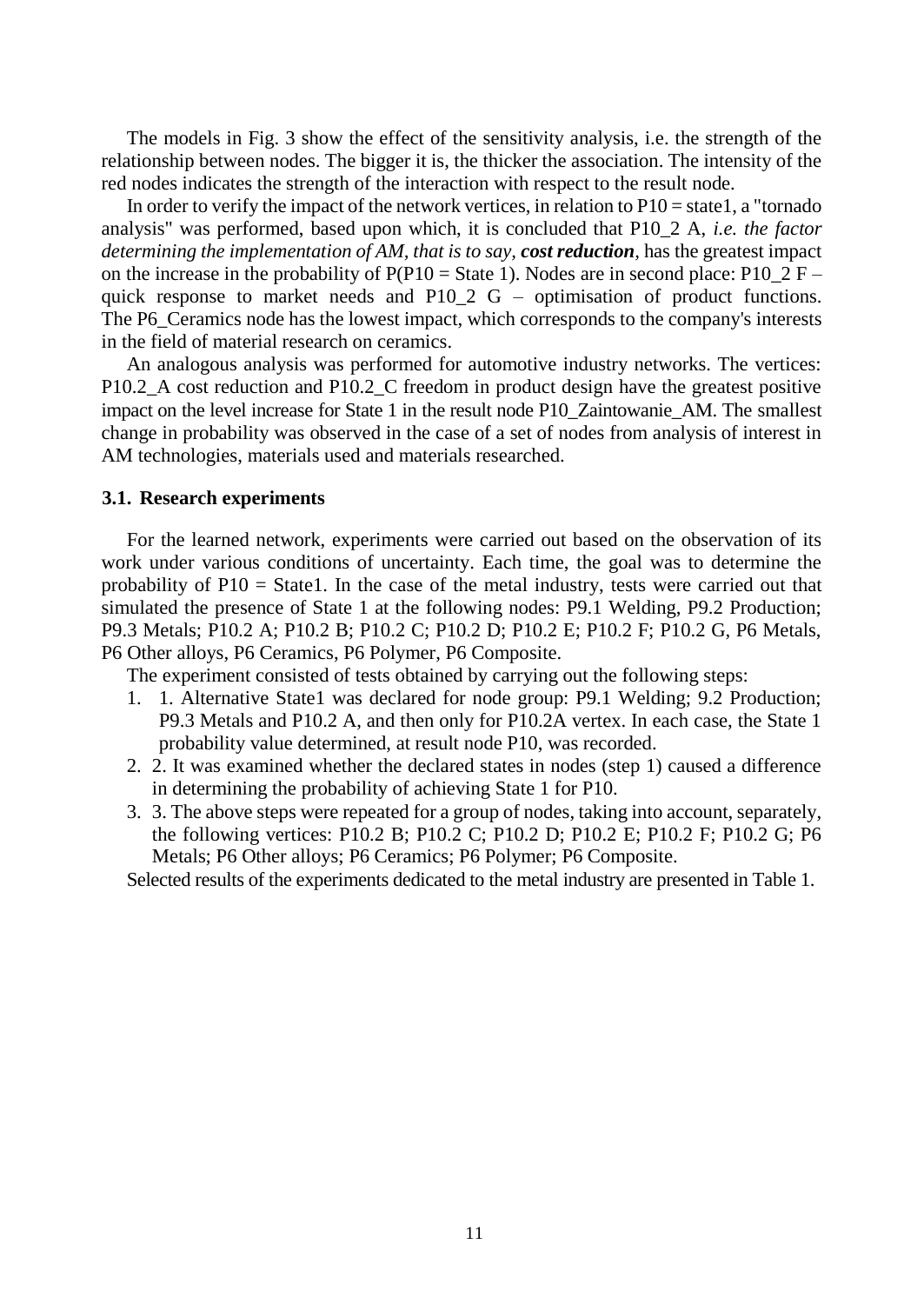| <b>Test</b><br>No. | The alternatives observed in nodes                                                                               | $P(P10 = State1)$ |
|--------------------|------------------------------------------------------------------------------------------------------------------|-------------------|
| $\Omega$           | Initial state after learning the network                                                                         | 0.31              |
| 1                  | $(P9.1 \text{ Welding}; 9.2 \text{ Production}; P9.3 \text{ Metals}; P10.2 \text{ A}) = \text{State } 1$         | 0.44              |
| 1a                 | $P10.2 A = State 1$                                                                                              | 0.45              |
| 2                  | $(P9.1 \text{ Welding}; 9.2 \text{ Production}; P9.3 \text{ Metals}; P10.2 \text{ F}) = \text{State } 1$         | 0.44              |
| 2a                 | $P10.2$ F $State 1$                                                                                              | 0.48              |
| 3                  | $(P9.1 \text{ Welding}; 9.2 \text{ Production}; P9.3 \text{ Metals}; P10.2 \text{ E}) = \text{State } 1$         | 0.54              |
| 3a                 | $(P10.2 E) =$ State 1                                                                                            | 0.52              |
| $\overline{4}$     | $(P9.1 \text{ Welding}; 9.2 \text{ Production}; P9.3 \text{ Metals}; P6 \text{ Metals}) = \text{State } 1$       | 0.38              |
| 4a                 | $P6$ Metals = State 1                                                                                            | 0.37              |
| 5                  | $(P9.1 \text{ Welding}; 9.2 \text{ Production}; P9.3 \text{ Metals}; P6 \text{ Other Alloys}) = \text{State } 1$ | 0.49              |
| 5a                 | $P6$ Other Alloys = State 1                                                                                      | 0.41              |
| 6                  | (P9.1 Welding; 9.2 Production; P9.3 Metals; P6 Ceramics) = State 1                                               | 0.50              |
| 6a                 | $P6$ Ceramics = State 1                                                                                          | 0.47              |
| 7                  | (P9.1 Welding; 9.2 Production; P9.3 Metals; P6 Polymer) = State 1                                                | 0.50              |
| 7a                 | $P6$ Polymer = State 1                                                                                           | 0.45              |

**Tab. 1. Experiments conducted on the Bayes network for the metal industry**

When analysing the obtained results, it can be noticed that the largest change in the result node P10, in relation to its initial state, was indicated for experiment 3, for the State1 declaration in: P9.1 Welding, 9.2 Production, P9.3 Metals and P10.2 E. The growth of probability, determined for State1, was also observed in test 3a, where the value of State 1 was set in the P10.2 E. This node corresponds to the factor that determines the implementation of AM technology, i.e. personalising a product to specific, customer requirements. A high level of  $P(P10 = State1)$  was also observed in the case of tests 6 and 7, where the determining variables were the materials on which the companies want to conduct research, namely ceramics and polymers. The lowest increase in the value of State1 was recorded for test 4, where the impact of the P6 Metals node, *as a material on which companies would like to conduct research,* was tested.

In the case of the automotive industry, experiments were carried out in order to observe alternatives at nodes: P9.1 EBM, 9.2 Production, P9.3 Other alloys, P10.2 A, P10.2 B, P10.2 C, P10.2 D, P10.2 E, P10.2 F, P10.2 G, P6 Metals, P6 Other alloys, P6 Ceramics, P6 Polymer, P6 Composite. The tests were carried out in three stages according to the procedure outlined for the metal industry network.

The results of the experiment have been collected and are presented in Table 2 which contains the tests for which changes in the result node P10 were observed.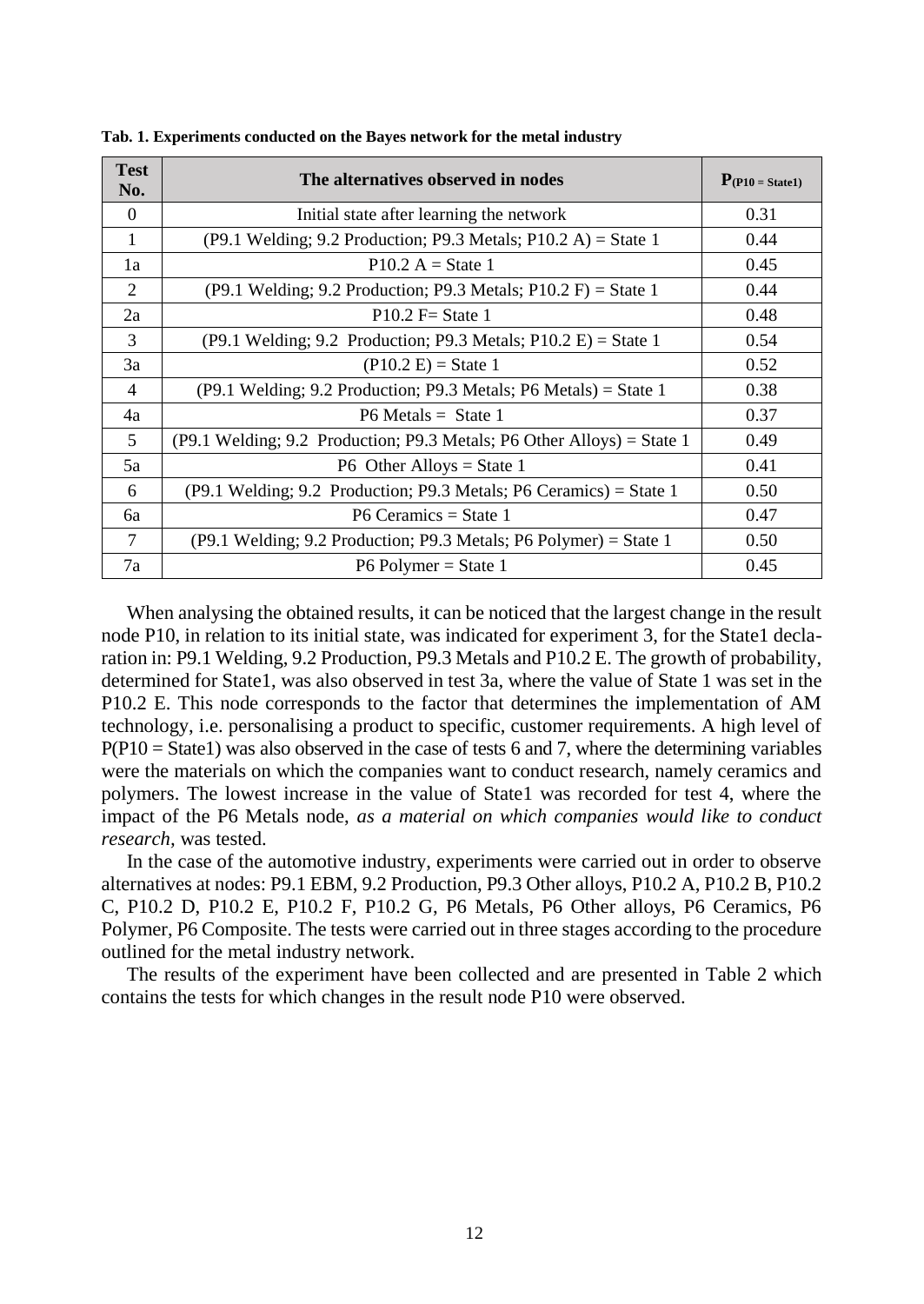| <b>Test</b><br>No. | The alternatives observed in nodes                                          | $P_{(P10 = State1)}$ |
|--------------------|-----------------------------------------------------------------------------|----------------------|
| $\theta$           | Initial state after learning the network                                    | 0.41                 |
| 1                  | $( P9.1$ EBM; 9.2 Production; P9.3 Other Alloys; P10.2 A) = State 1         | 0.50                 |
| 1a                 | $(P10.2 A) = State 1$                                                       | 0.44                 |
| $\mathfrak{D}$     | (P9.1 EBM; 9.2 Production; P9.3 Other Alloys; P6 Metals) = State 1          | 0.46                 |
| 2a                 | $P6$ Metals = State 1                                                       | 0.44                 |
| 3                  | $( P9.1$ EBM; 9.2 Production; P9.3 Other Alloys; P6 Ceramics) = State 1     | 0.50                 |
| 3a                 | $P6$ Ceramics = State 1                                                     | 0.49                 |
| 4                  | $( P9.1$ EBM; 9.2 Production; P9.3 Other Alloys; P6 Other Alloys) = State 1 | 0.48                 |
| 4a                 | P6 Other Alloys = State 1                                                   | 0.46                 |
| 5                  | $( P9.1$ EBM; 9.2 Production; P9.3 Other Alloys; P6 Composite) = State 1    | 0.50                 |
| 5a                 | P6 Composite = State 1                                                      | 0.49                 |
| 6                  | $( P9.1$ EBM; 9.2 Production; P9.3 Other Alloys; P6 Polymer) = State 1      | 0.50                 |
| 6a                 | $P6$ Polymer = State 1                                                      | 0.48                 |

**Tab. 2. Experiments conducted on the Bayes network for the automotive industry**

Based on the results obtained in the experiment, it can be seen that the greatest change from the value of State1 for the P10 node in the initial state was noted in the case of tests 3, 5 and 6, where State1 was declared for the nodes: P9.1 EBM, 9.2 Production, P9.3 Other Alloys and in the following nodes: P6 Ceramics, P6 Composite and P6 Polymer. The peaks, examined in the P6 group, correspond to the materials on which enterprises want to conduct research. The lowest change in P (P10 = State1) was observed in test no. 2 for the declared choice of P6 Metals.

The analysis of the impact of individual nodes and the observation of the change in the probability value can be used to determine the implementation opportunities of AM technology in the metal and automotive industries. In addition, **it allows**, *among other things,* **the most important factors and areas** that affect a positive or negative change in the probability of success, in implementing additive technology, **to be identified**. The information obtained from the experiments can also be used in the strategic analysis of the company, where the strengths and weaknesses of the planned technology are considered.

## **4. CONCLUSIONS**

Manufacturing companies consider changes in the production technologies they use. This is related to the growing competitiveness of enterprises and the requirements set by the **Fourth Industrial Revolution** (**Industry 4.0**), i.e. the digitisation of processes and automation. Considerations of production companies and actions taken towards the adaptation of new technologies are determined primarily by the desire to reduce production costs, tailor products to specific customer requirements and respond quickly to the needs of the market. According to the research carried out in western Poland, about 44% of respondents use AM technologies in manufacturing companies, while over 25% are interested in implementing AM technology in their enterprises. The article proposes an approach supporting decision-making in the implementation of AM technology. The authors proposed two Bayesian network models, *viz.,* one model for the metal industry and one for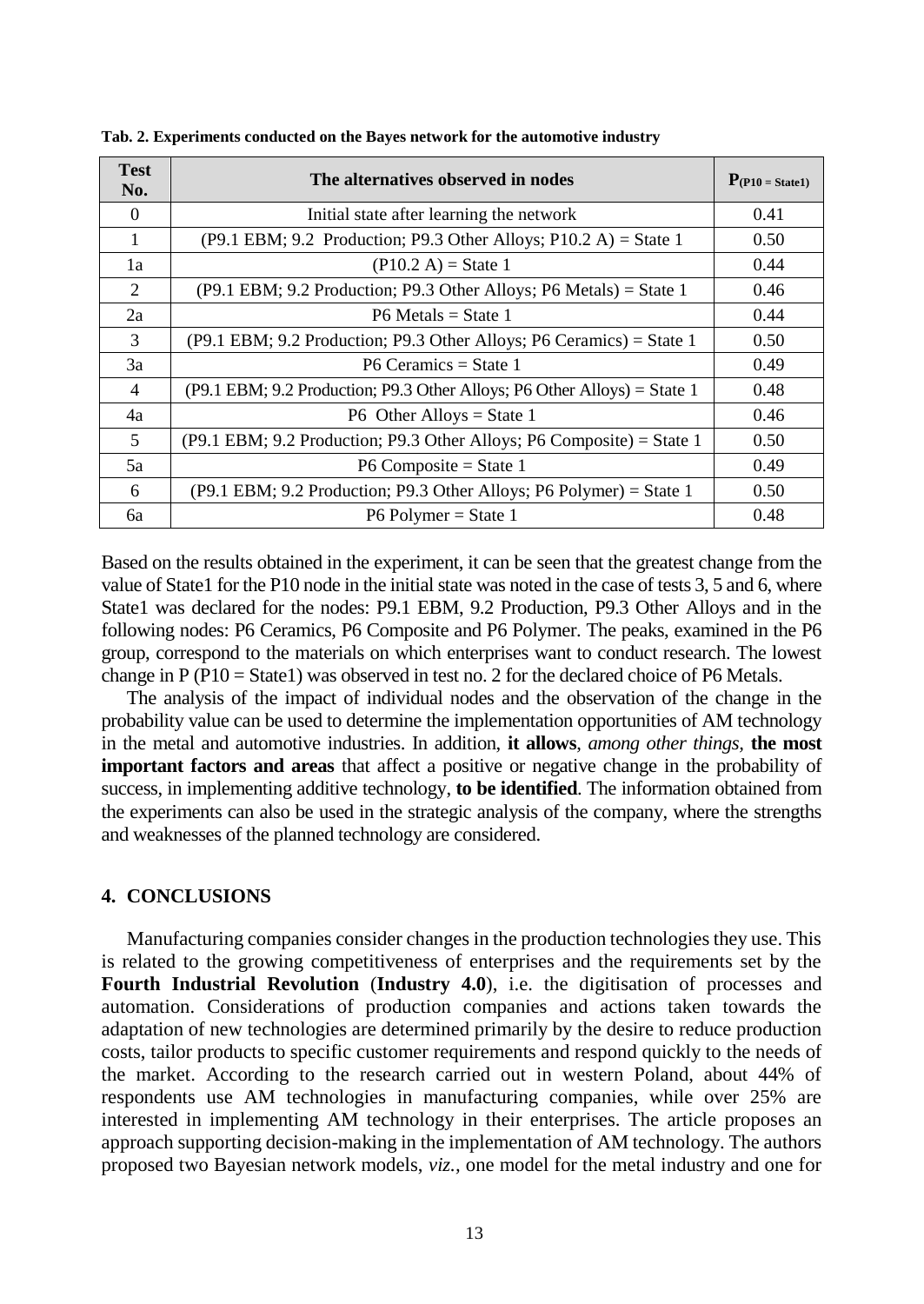the automotive industry. The results of surveys selected and uploaded to the network and the appropriate learning of the network, allowed the level of interest in AM technologies to be determined for a specific industry, which can also be interpreted as the company's chances to implement AM technology. Research experiments were carried out on both networks to simulate the problems described by network nodes and their relationships. It has been observed that in the metal industry, in the case of welding metals for production purposes, the greatest impact on interest in implementing AM technology is the possibility of personalising a product to specific, customer requirements. Presumably, this is related to the possibilities offered by AM technologies, namely to produce elements with greater freedom of shape and complex geometry, which is not possible with conventional manufacturing methods. It is concluded that manufacturing companies see opportunities in gaining a competitive advantage, offering flexible production and adapting to the individual needs of customers. With regard to successes in implementing additive technology, the influence of the willingness to conduct material research on ceramics and polymers is important. This may indicate a desire to expand the range of manufactured products, search for hybrid solutions or cheaper alternatives. In the case of an experiment carried out on a network designed for the automotive industry, it was observed that material research carried out on composites, polymers and ceramics had the greatest impact. This may be related to the search for solutions, *vis-à-vis* new material. Additionally, it is important for the company to declare a vested interest in AM technology on account of a desire to reduce costs. The solution presented, based on the Bayesian network can help management to decide whether or not to implement AM technology. The article proves that the Bayesian network approach allows knowledge to be modelled under conditions of uncertainty regarding graphic presentation. The use of the algorithm makes it possible to test probabilities, with an indication of a decrease *vis-à-vis* an increase, in the chance of implementing AM technology under given environmental conditions.

#### **Acknowledgment**

*The publication was financed by the Ministry of Science and Higher Education as part of the "Excellent Science" program agreement: DNK / SP / 463670/2020*

#### **REFERENCES**

- Aguilera, P. A., Fernandez, A., Fernandez, R., Rumi, R., & Salmeron, A. (2011). Bayesian networks in environmental modelling*. Environmental Modelling & Software*, *26*(12), 1376–1388. https://doi.org/10.1016/j.envsoft.2011.06.004
- Ahmed, N. (2019). Direct metal fabrication in rapid prototyping: A review. *Journal of Manufacturing Processes, 42*, 167-191. https://doi.org/10.1016/j.jmapro.2019.05.001
- Biedermann, A., & Taroni, F. (2006). Bayesian networks and probabilistic reasoning about scientific evidence when there is a lack of data. *Forensic Science International*, *157*(2–3), 163–167. https://doi.org/10.1016/j.forsciint.2005.09.008
- Cassandras, C. G., & Lafoyonglirtune, S. (2008). *Introduction to Discrete Event Systems.* Springer-Verlag.
- Constantinou, A. C., Fenton, N., & Neil, M. (2016). Integrating expert knowledge with data in Bayesian networks: Preserving data-driven expectations when the expert variables remain unobserved. *Expert Systems With Applications*, *56*, 197–208. https://doi.org/10.1016/j.eswa.2016.02.050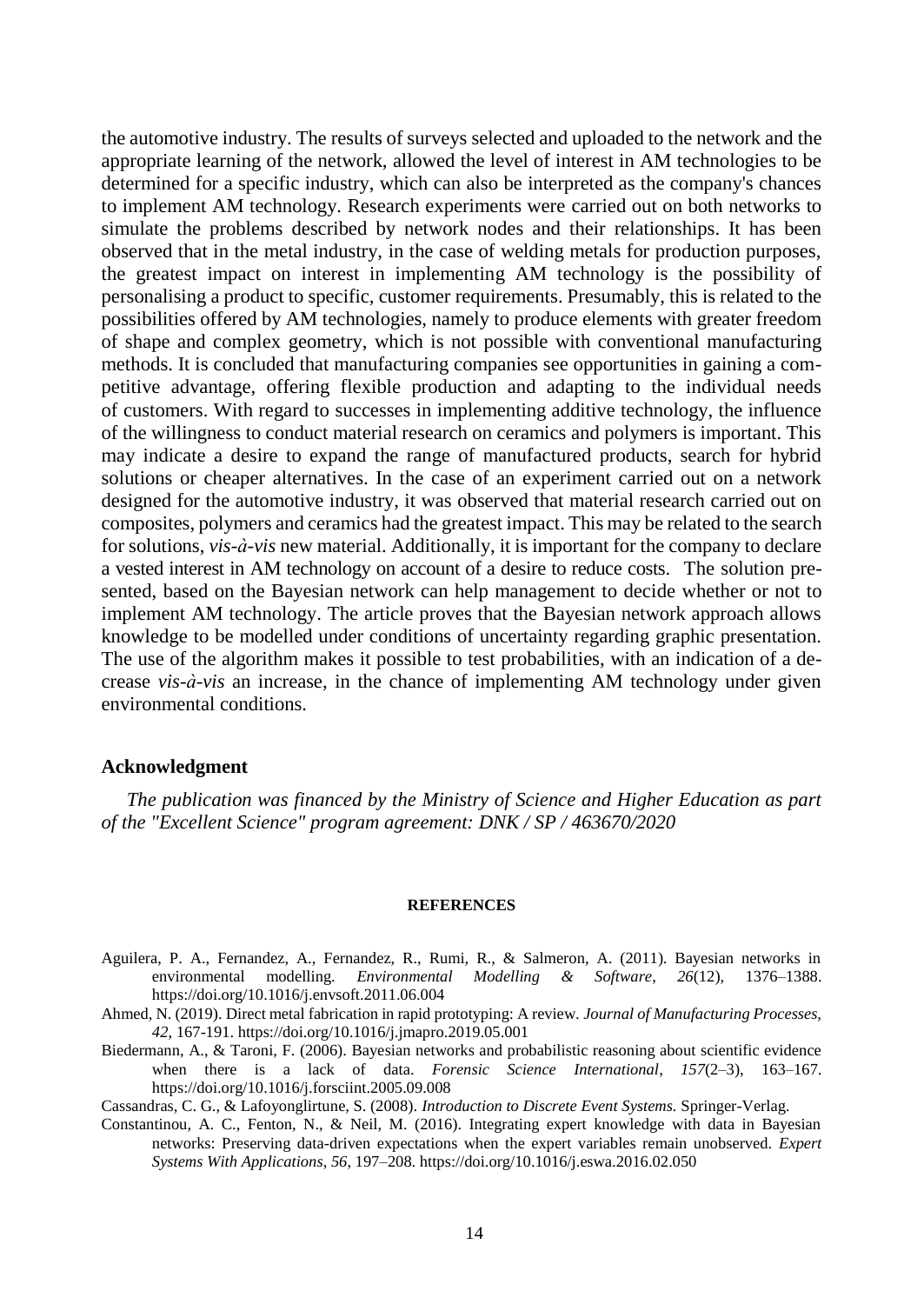- Daemi, T., Ebrahimi, A., & Fotuhi-Firuzabad, M. (2012). Constructing the Bayesian network for components reliability importance ranking in composite power systems. *Int. J. Electr. Power Energy Syst*., *43*(1), 474–480. https://doi.org/10.1016/j.ijepes.2012.06.010
- Dahire, S., Tahir, F., Jiao, Y., & Liu, Y. (2018). Bayesian Network inference for probabilistic strength estimation of aging pipeline systems. *Int. J. Press. Vessels Pip*., *162*, 30–39. https://doi.org/10.1016/j.ijpvp.2018.01.004
- Fenton, N. E., & Neil, M. (2014). Decision Support Software for Probabilistic Risk Assessment Using Bayesian Networks. *IEEE Software*, *31*(2), 21–26. http://dx.doi.org/10.1109/MS.2014.32
- Fierro, L. H., Cano, R. E., & García, J. I. (2020). Modelling of a multi-agent supply chain management system using Colored Petri Nets. *Procedia Manufacturing*, *42*, 288–295. https://doi.org/10.1016/j.promfg.2020.02.095
- Gao, Y., Xu, L., Zhao, Y., You, Z., & Guan, Q. (2020). 3D printing preview for stereo-lithography based on photopolymerization kinetic models. *Bioactive Materials.* 5(4). 798–807. photopolymerization kinetic models. *Bioactive Materials*, 5(4), https://doi.org/10.1016/j.bioactmat.2020.05.006
- Giebas, D., & Wojszczyk, R. (2018). Graphical representations of multithreaded applications. *Applied Computer Science*, *14*(2), 20–37. https://doi.org/10.23743/acs-2018-10
- Goole, J., & Amighi, K. (2016). 3D printing in pharmaceutics: A new tool for designing customized drug delivery systems. *Int. J. Pharm*., *499*, 376–394. https://doi.org/10.1016/j.ijpharm.2015.12.071
- Gran, B. A., & Helminen, A. (2001). A Bayesian Belief Network for Reliability Assessment. In: U. Voges (Eds.), *Computer Safety, Reliability and Security. SAFECOMP 2001. Lecture Notes in Computer Science* (vol. 2187). Springer, Berlin, Heidelberg. https://doi.org/10.1007/3-540-45416-0\_4
- Kabir, S., & Papadopoulos, Y. (2019). Applications of Bayesian networks and Petri nets in safety, reliability, and risk assessments: A review. *Safety Science*, *115*, 154–175. https://doi.org/10.1016/j.ssci.2019.02.009
- Karayuz, I., & Bidyuk, P. (2015). Forecasting GDP growth rate in Ukraine with alternative models. *Applied Computer Science*, *11*(3), 88–97.
- Lacheheub, M. N., Hameurlain, N., & Maamri, R. (2020). Resources consumption analysis of business process services in cloud computing using Petri Net. *Journal of King Saud University – Computer and Information Sciences*, *32*(4), 408–418. https://doi.org/10.1016/j.jksuci.2019.08.005
- Liu, H. C, You, J. X., Li, Z. W., & Tian, G. (2017). Fuzzy Petri nets for knowledge representation and reasoning: A literature review. *Engineering Applications of Artificial Intelligence*, *60*, 45–56. https://doi.org/10.1016/j.engappai.2017.01.012
- Liu, H. C., Lin, Q. L., Mao, L. X., & Zhang, Z. Y. (2013). Dynamic adaptive fuzzy Petri nets for knowledge representation and reasoning. *IEEE Transactions on Systems, Man, and Cybernetics: Systems*, *43*, 1399–1410. https://doi.org/10.1109/TSMC.2013.2256125
- Louazani, A., & Sekhri, L. (2020). Time Petri Nets based model for CL-MAC protocol with packet loss. *Journal of King Saud University – Computer and Information Sciences*, *32*(4), 522–528. https://doi.org/10.1016/j.jksuci.2019.09.011
- Mansour, M. M., Wahab, M. A. A., & Soliman, W. M. (2013). Petri nets for fault diagnosis of large power generation station. *Ain Shams Engineering Journal*, *4*(4), 831–842. https://doi.org/10.1016/j.asej.2013.04.006
- Nagarajan, B., Hu, Z., Song, X., Zhai, W., & Wei, J. (2019). Development of Micro Selective Laser Melting: The State of the Art and Future Perspectives. *Engineering*, *5*(4), 702–720. https://doi.org/10.1016/j.eng.2019.07.002
- Nasiri, S., Khosravani, M. R., & Weinberg, K. (2017). Fracture mechanics and mechanical fault detection by artificial intelligence methods: A review. *Engineering Failure Analysis*, *81*, 270–293. https://doi.org/10.1016/j.engfailanal.2017.07.011
- Patalas-Maliszewska, J., & Krebs, I. (2015). Decision model for the use of the application for knowledge transfer support in manufacturing enterprises. In: W. Abramowicz (Eds.), *Business Information Systems Workshops. BIS 2015. Lecture Notes in Business Information Processing* (vol. 228). Springer, Cham. https://doi.org/10.1007/978-3-319-26762-3\_5
- Patalas-Maliszewska, J. (2012). Assessing the Impact of ERP Implementation in the Small Enterprises. *Foundations of Management*, *4*(2), 51062. https://doi.org/10.2478/fman-2013-0010
- Patalas-Maliszewska, J., Feldshtein, E., Devojno, O., Śliwa, M., Kardapolava, M., & Lutsko, N. (2020). Single Tracks as a Key Factor in Additive Manufacturing Technology-Analysis of Research Trends and Metal Deposition Behaviour. *Materials*, *13*(5), 1115. https://doi.org/10.3390/ma13051115.
- Patalas-Maliszewska, J., Topczak, M., &, Kłos, S. (2020). The Level of the Additive Manufacturing Technology Use in Polish Metal and Automotive Manufacturing Enterprises. *Applied Science*, *10*(3), 735. https://doi.org/10.3390/app10030735